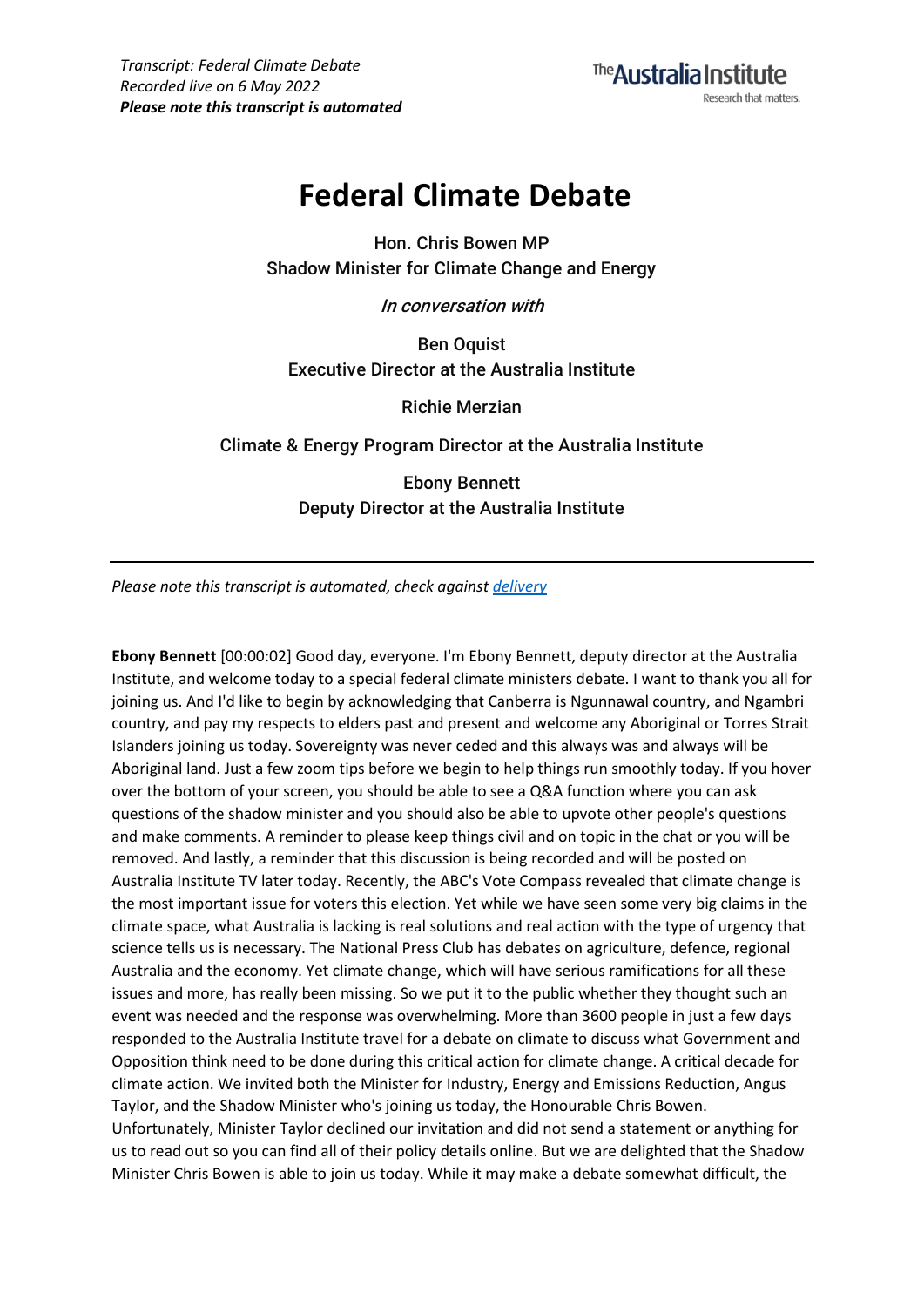The **Australia Institute** Research that matters.

issue is so important that we wanted to still have the shadow minister on. It's a valuable opportunity for you, the public, to interrogate Labour's climate change policies and of course just to discuss one of the most critical issues facing Australia and the world. I'd now like to introduce Ben Oquist, executive director of the Australia Institute, for a few introductory remarks and to introduce the Shadow Minister. Thanks, Ben.

**Ben Oquist** [00:02:52] Thank you, everybody, and thanks for your leadership in pursuing this webinar series, webinar series right through the election campaign. A valuable opportunity to discuss a wide range of policy issues and important for our democracy that people are engaged in an informed and deliberative manner. And it's it's a great testament to your skills, a great privilege for the Australia Institute to host and I think really helping improve our democracy. So hats off to you, Ebony, and and all the time involved in making this series such a success. Thank you, Chris Bowen, for making the time to be here. To echo Ebony sentiments, I very much want to stress that we did want this to be a debate. This is a debate that Australia needs and not talking about climate change is not going to make it go away. When it comes to climate, what is daily need is and is a true contest of ideas of effective and ambitious and equitable policy that will bring down emissions in Australia and help bring them down in the world and protect our environment at the rate and scale that is so urgently needed. Just days before the election was called. As you know, the international the Intergovernmental Panel on Climate Change issued its final report, warning of the high likelihood of global temperatures rising between 11.5 and two degrees above pre-industrial levels, rising above that critical threshold. In fact, just weeks before the election was called, Australians were hit with some of the worst floods in recorded history. Yet despite these events, we don't have a leaders debate on climate happening in this election and that's baffling. The Australia Institute is dedicated wholly to research and ideas designed to drive good policy and good policy outcomes in Australia. We have a programme on climate and energy dedicated to research and good ideas and climate and energy policy. But while we can suggest and advocate for policies and communicate them, we cannot implement them. That is up to our government and our Parliament. Climate change is happening now and people here in Australia and overseas are already having their lives turned upside down as a result and I personally locked off with my sympathy to anyone here today who was affected by the floods and the devastating fires before that. To those who have been displaced or lost family and homes, the sheer urgency and reality of the climate crisis is palpable. There is enormous appetite for leadership on climate change, in my view. Two thirds of Australians, 67%, agree that Australia strongly should be a world leader in finding solutions to climate change. More than two thirds of the community want Australia to set targets aligned with limiting global warming to 1.5 to 2 degrees. Eight in ten Australians support the phase out of coal fired power stations. That's clearly according to our Climate of the Nation survey in these final days before the election, it's crucial that we debate actual policies and none more so than on climate change. I'm sorry that this will not be a debate in the true sense of the word, but I'm looking forward to a robust discussion nonetheless. I've had the privilege of seeing Chris Bowen advocate for these ideas personally at a conference in Sydney this week. So I know it'll be a good discussion. He's got lots to say. He's been driving a big debate in in climate. Even if we're not having the latest debate that we need it. A little bit of background on, Chris, for those who don't know. In Parliament in 2004 has held a wide range of portfolios, including serving as Treasurer. Critically, he knows the economic implications, consequences and opportunities from climate change. I was Minister for Human Services. Minister for Immigration Minister, Financial Services, Assistant Treasurer, Minister for Competition Policy,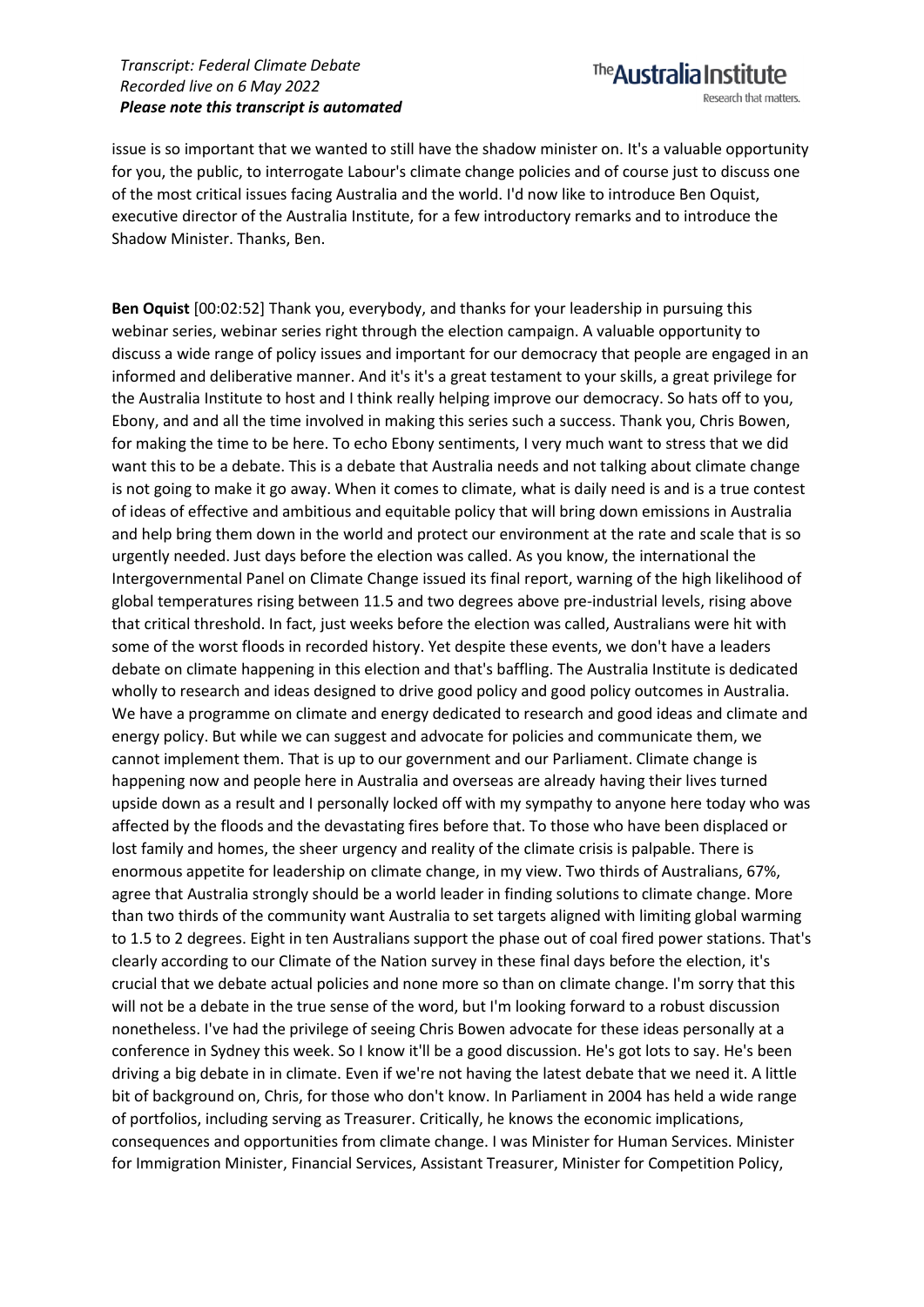Minister for Small Business and Minister for Tertiary Education. So Chris has been responsible for a range of significant policy reforms and programmes in these portfolios and brings that expertise to, I think, one of the not the most important portfolio responsibilities in any government. He served as interim leader of the Labour Party and Acting Leader of the Opposition following the 2013 federal election and served as shadow treasurer, of course. He is now Minister for Climate Change and Energy. He's been joined here today by Climate and Energy Programme director Richie Merzian, who is known to many of you who's driving a big body of research and communication at the Australia Institute covering all aspects of climate policy, which brings a wealth of knowledge, having worked inside government and as a climate diplomat and negotiator internationally. Thank you, Richie, for your work and your leadership in driving good climate policy debates and outcomes. With all that, I'll hand back to you to get us going. Thank you so much for joining us today. The Honourable Chris Bowen.

**Ebony Bennett** [00:08:12] Thank you so much, Ben. I just want to quickly outline how today will work. So first I'm going to ask the Shadow Minister some questions. Then we'll have a bit of a broader discussion, perhaps some questions from journalists, and then we'll go to questions from the audience. Welcome. Shadow Minister Chris Bowen, thank you so much for joining us today. I want to begin by asking you about Labour's policy of 43% emissions reduction this decade. You've made the point that that's an aggregation of all Labour's policies. I just wanted to start off with could you please tell us which of those Labour policies are going to do the heavy lifting to get us to that target in the next decade?

**Chris Bowen** [00:08:52] Thanks, Ebony. I'm delighted to join you. And just before I begin, can I join you in celebrating the elders of the Gadigal people that you are? I should. Pay my respects. And also note that it is of course well beyond time that Australia's first peoples had a constitutionally enshrined voice to the Australian Parliament. One of the most important things about that Labour government would do is progress that in relation to your question, your right. We put out a 43% emissions reduction target, but it is more than a target. We are the only party going this election explaining not only what our target is but to explain how we will achieve it. The 43% is the modelled aggregate impact of all our policies, not just an ambition or an objective or goal. It is actually the result of our policies that have been modelled by RepuTex, who as well as being economic modelling, energy modellers, and they have found that we will deliver a 43% emissions reduction with the policies by 2030, with the policies that we have announced and would implement. You ask what are the big drivers? And there are primarily true out of all the policies we've announced. They're all important. But in terms of emissions reduction by 2030, there's two that I would highlight. There's the reforms to the safeguard mechanism, which has become controversial in recent days with the sort of very predictable, typical toxic scare campaign by the Liberals, Liberals and Nationals. But the fact is, you can't reduce emissions in Australia unless you're getting emissions down from our biggest emitters. It's not rocket science and the safeguards mechanism was designed by the Government and I've taken their architecture because I think the architecture is pretty good in terms of the policy design, which is a scheme which applies to the top 215 emitters in the country. But take it up and we'll make it work. At the moment, there are loopholes, more loopholes, more holes in a piece of Swiss cheese in the in how the baseline is set. We would put the safeguards mechanism on a trajectory to net zero and then work with those facilities through the Clean Energy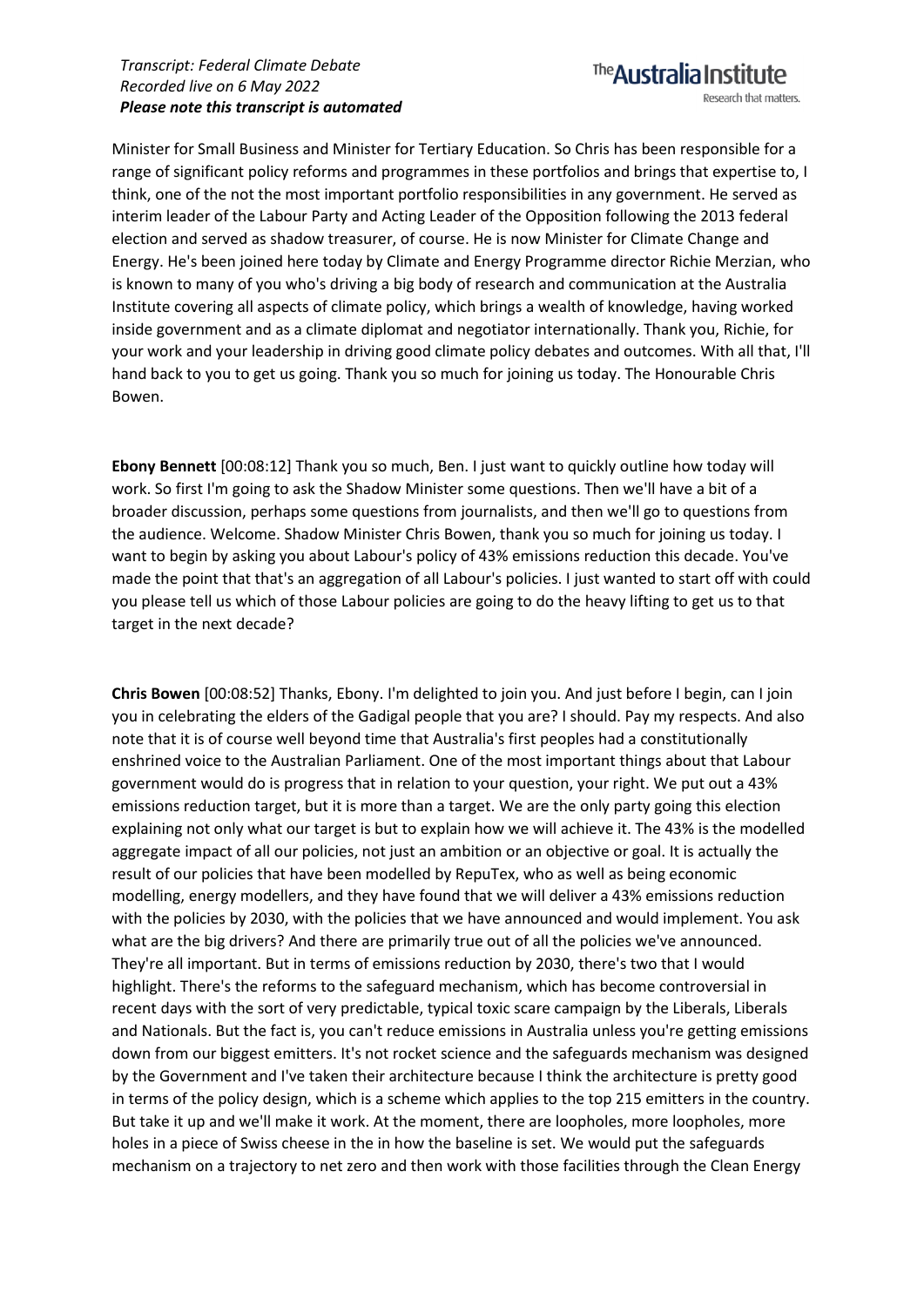Regulator to see their emissions come down. Bearing in mind the technology facility has available and the competitive pressures they face from overseas. The other one that I'll point to is rewiring the nation. We know there's no transition without transmission. We need to really improve the energy grid. I know it's not particularly sexy or front page news, but unless we upgrade Australia's grid, we won't be getting on getting the renewables coming forward that we need and our modellers have found that it contributes to 5% emissions reduction by 2030. Such a big important part of our agenda. We all know, we would all know that there are already large renewable installations being rejected by regulators. It can't go on like this. We need to get renewable energy for Australia's regions to it's consumed in the cities by large and big industrial conurbations and rewiring the nation will be very important to getting through, getting the renewables on and getting to 82% renewables by 2030, which again is the model is all about policies. I could talk about all of them. I'm pretty proud of our transport and electric vehicles policy, but I know we'll probably get to that. That's an important part of our policy and we added some more just on the weekend afternoon effect to is open up stories to people who otherwise can't afford a household battery. Solar banks reporting for people who can't have solar panels on a roof because they renters. We're in a strata arrangement. They're all important. But I would point to those two big Labour's controversially. The Government has attacked both of them. To be clear, Angus has attacked both our railway and the nation policy and our safeguards mechanism because I pretend to be committed to net zero when I actually say a policy that might achieve net zero. I'll always oppose the actual policy.

**Ebony Bennett** [00:12:38] The next question I have is that part of Labour's climate policy platform is the intention to bid to co-host COP 29 in partnership with a Pacific island nation? I believe the Institute's put out a paper on that that we might come to a bit later. But how would Labour, if elected, go about repairing kind of Australia's relationship with the Pacific and what would that look like, that bid to to co-host a cop?

**Chris Bowen** [00:13:05] Well, firstly, in relation to repairing relationships with the Pacific, except firstly you've got to turn up and you've got to engage. And I know that might sound classic, but it's not happening. You know, I went to a climate forum in Penrith last week with about 400 representatives of the Pacifica community organised by the Uniting Church of Australia. It was a wonderful event. I spoke about our approach. There was a huge turnout because the Pacifica community in Australia knows what's at stake for their communities at home, on their home island. The Uniting Church, which is not is not an organisation that most people are afraid of, invited a long list of Liberal MP to come and talk to that forum. Nobody showed up. I was the only political representative who took the time to go and talk to Pacifica communities. I don't think that's something I need to be proud. My job. But. But the government didn't even turn up to show those communities respect. So take that principle and put it on a broader on a broader canvas. That engagement, whether it be here in Australia or with ambassadors or high commissioners, or whether it be with visits to the Pacific to talk about our approach and to engage with leaders about what is necessary would be an approach. Penny Wong and myself where opinion I would both want to say climate diplomacy at the top of our diplomatic agenda. But first we have to get our domestic arrangements in order and to have a more credible solution, a more critical answer as we go around the world. And that's nowhere near. Now, nowhere is that more important in the Pacific in relation to cost. And I don't know whether we'll win the bid or not, of course, but we want to try because we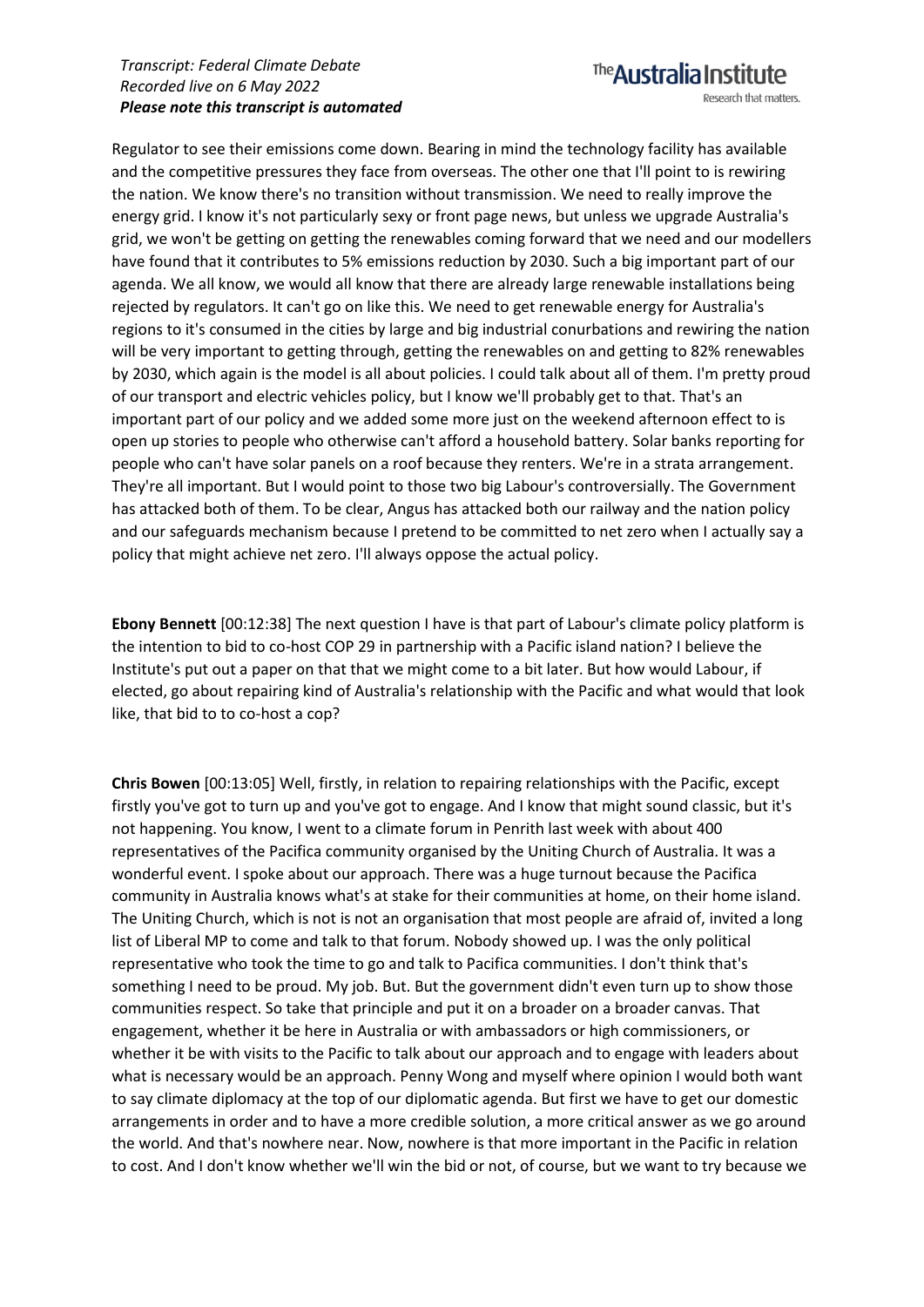## The **Australia Institute** Research that matters.

want to, one, send a message to the rest of the world that Australia is under new management when it comes to climate change. And frankly, it's an opportunity to showcase Australia's wares as a renewable energy powerhouse to really the world's biggest trade show. And we have so much to offer the world on renewable energy. And yes, we will offer to co-host with any Pacific island nation who chooses to. I don't know how many or which ones would take that up, but that would be on coming to office pretty hard. Our diplomatic agenda then to engage with the Pacific Islands and Pacific Islands, friends and us. Would you like to? Of course. No hard feelings from us if they don't want to participate, if they do want to participate in a bid and co-host up with us in some form, I can't think of a better way for the Pacific Island nations to make their case to the world than to have them as an integral part of cop. And in some form or other, if we win the bid to host the cop, they would be involved and I would see them as very genuine partners in hosting that cop. I think it's a massive opportunity. Again, I know the government has said it's a waste of money. I fundamentally disagree. It is not a waste of money to host a cop in Australia for all those raises. And I just want to make this one final point as we talk about the Pacific, as important as it is and it is vital, it must be the top of our agenda, we must never, ever forget. It is not just about the Pacific. Our brothers and sisters in the Torres Strait, Torres Strait Islanders are facing very, very similar issues on Australian soil and Australian territorial soil. They are facing the impact of rising sea levels just as Pacific islands are. So as you're talking about the Pacific, we should never forget the Torres Strait.

**Ebony Bennett** [00:16:28] Yeah, just sticking with that briefly, I guess, will you will a Labour government rejoin the United Nations Green Climate Fund, which is a key source of funding for climate action, particularly in the Pacific, but also for developing countries.

**Chris Bowen** [00:16:42] So many what we've said would be our priorities. What we announced in the Pacific package again I think last week, that is an increase in overseas development assistance to the Pacific at 525 million, which is a substantial boost to the Pacific package. We believe our aid programme is important as it is around the world must really be more focussed on the Pacific. We would also establish a Pacific Climate Infrastructure Financing Partnership, which would really be again a level of engagement with with Pacific Islands practically based on joint investments which can impact in relation to what the Pacific Islands can do, in relation to what else we can do. We would need to look at that in government and get advice and talk to Pacific Islands, but I think they're pretty, pretty big and substantial commitments that we've made pre-election.

**Ebony Bennett** [00:17:34] I might Petroleum's in Australia is from exports, yet we know there's really been no policies to drive down demand for foreign oil. I know you want to talk about electric vehicles, but I did want to ask about Labour's policies specifically around increasing public and active transport and and when Australia will have fuel efficiency standards. And then on EVs particularly anything around manufacturing electric buses. So public and active transport, fuel efficiency standards, how are we going to drive down emissions in the transport sector?

**Chris Bowen** [00:18:09] Yeah, all very important issues. EBONY In relation to public transport, of course I'd be negligent if I didn't point out Labour's track record at the federal level on public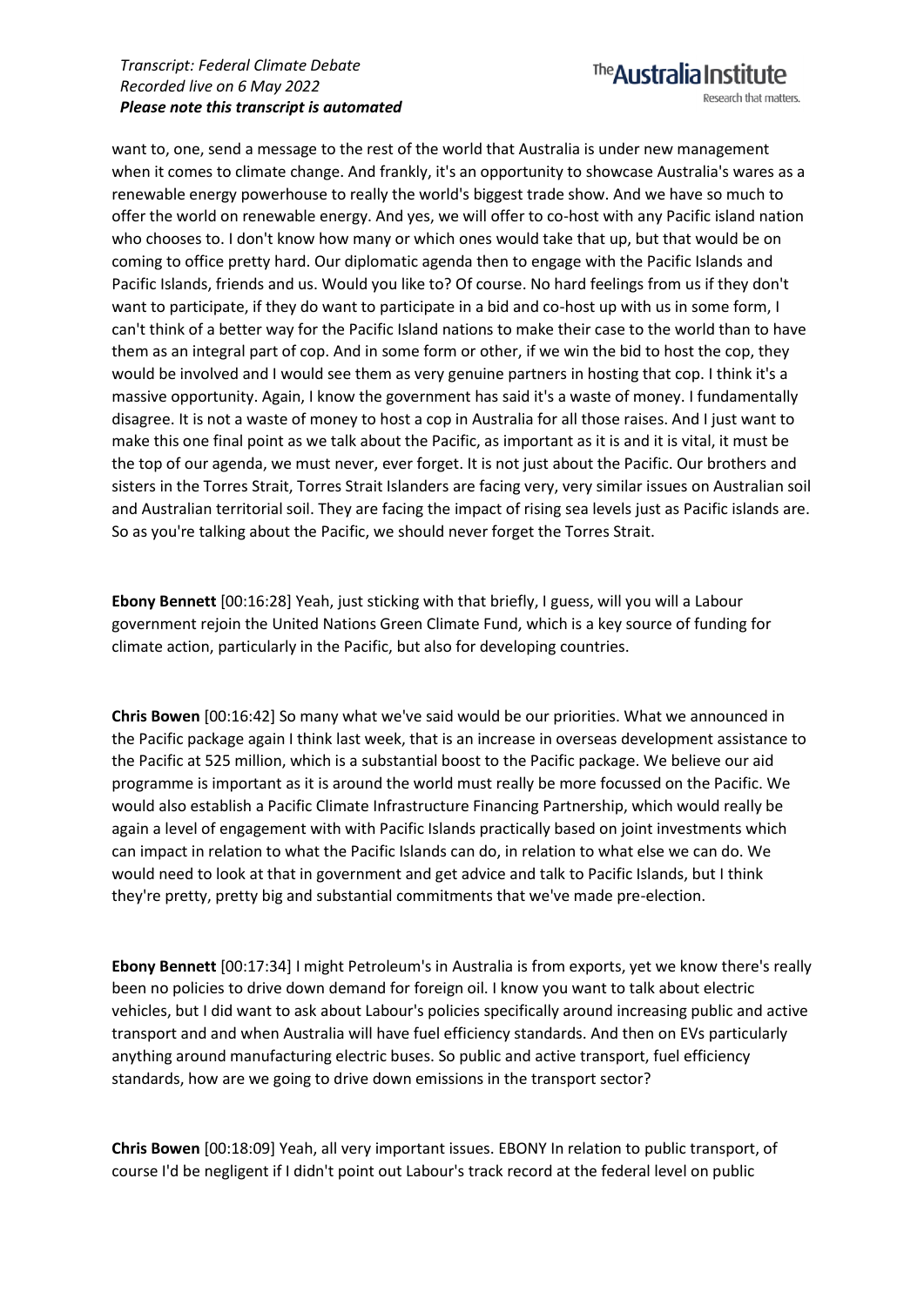Research that matters.

The Australia Institute

transport because that shows the sort of approach we take. And of course the Prime Minister and our Government would be the former Transport Minister who engineered the big investments in public transport under the last Labour Government. So it's interesting that the last government, the Rudd Gillard government committed more funding to urban public transport infrastructure than all the federal governments preceding it. From 1901 one government committed more money to public transport infrastructure than every other government for 100 to 7 more years, for more than 120, 20 years. And that is steady, I think sort of says a lot about. Elbows approach about the approach of the Labour Party takes office. Of course we made commitments to public transport projects in this election. In Hobart, Brisbane, Melbourne, Adelaide, Perth and in New South Wales. So again, it's not just sort of rhetoric or some sort of in principle, we've actually put the money behind public transport projects as well in relation to active infrastructure. You know, to be clear, this year really has to be a partnership between all levels of government, local government. I'm the full measure so I get to help important local government needs for local planning decisions around things like active transport, state government funds, a lot of the exact, you know, the particular infrastructure projects. And of course, we're funded. And I think our project, our discretion in active transport comes in funding, saying to state states and local government, if we're funding this particular project, we'd like to know what you're considering for active transport elements of it, whether it's a cycle path alongside a road. And probably the best example of that is the M7 in Western Sydney, which has, I think it's 56 kilometres of soccer pass along the M7. I mean, I drive with the M7 a lot. It's where I live and on the weekend you see many cyclists and you can travel through Western Sydney on that cycle path and it's interconnections with other cycle networks, so that's example. Catherine King, shadow minister for Transport Infrastructure, already signal that approach that we would be factoring in active transport to our funding mechanisms in relation to electric vehicles. Let's just quickly run through what our policy is because it's pretty important cutting the taxes on a base to make them more affordable. So that's abolishing the fringe benefits tax and the tariff on every no emissions vehicle below the luxury car tax threshold. That makes a real difference. The FBT is important because while it doesn't apply to consumers, it only applies to businesses buying an RV for their employees. It's really important for two quick reasons one 50% of all car sales in Australia are fleet. So if you're not buying aviation your fleet you're not really making progress. And secondly, fleets turn turnover every two or three years. We need a second hand a market in Australia. There's none to speak of at the moment. Getting fleet to transition to hydrogen or ABS means you'll have a second hand market in three or four years time. We've got to stop. And that also applies to the Commonwealth. We would take the Commonwealth fleet to now emissions vehicles. 75% of purchases by 2025 would be either hydrogen or RV again. Commonwealth turns average cars every three years is 10,000 cars in the Commonwealth. That's going to flow through to us again and every market. And it sends a message to manufacturers. If you want to win the Commonwealth contract, which is one of the biggest in the country, you're going to have to provide a no emissions vehicles to Australia. And then of course on the weekend we announced our Drive the Nation Fund, Driving the Nation Fund, which would see a fast charger once every 150 kilometres on the National Highway Network. Now we understand the range anxiety is a big concern holding people back. You have to be frank, not all of us drive long, long distances, but all of us like the idea of driving long distances, even if we don't shut it will hold people back from buying lives. If they are if they're not convinced. There's good charging infrastructure, I'm delighted to say will partner with the NRMA, who's done great work on on the potential rollout of fast chargers across the country. They're going to co-fund this initiative with us if we win office. I want to pay tribute to the NRMA for what they've done. They're meeting that debate. But we want to be able to say with your track, with you travelling from Perth to Sydney or Adelaide to Darwin or Brisbane down to Adelaide via whichever way you want to go,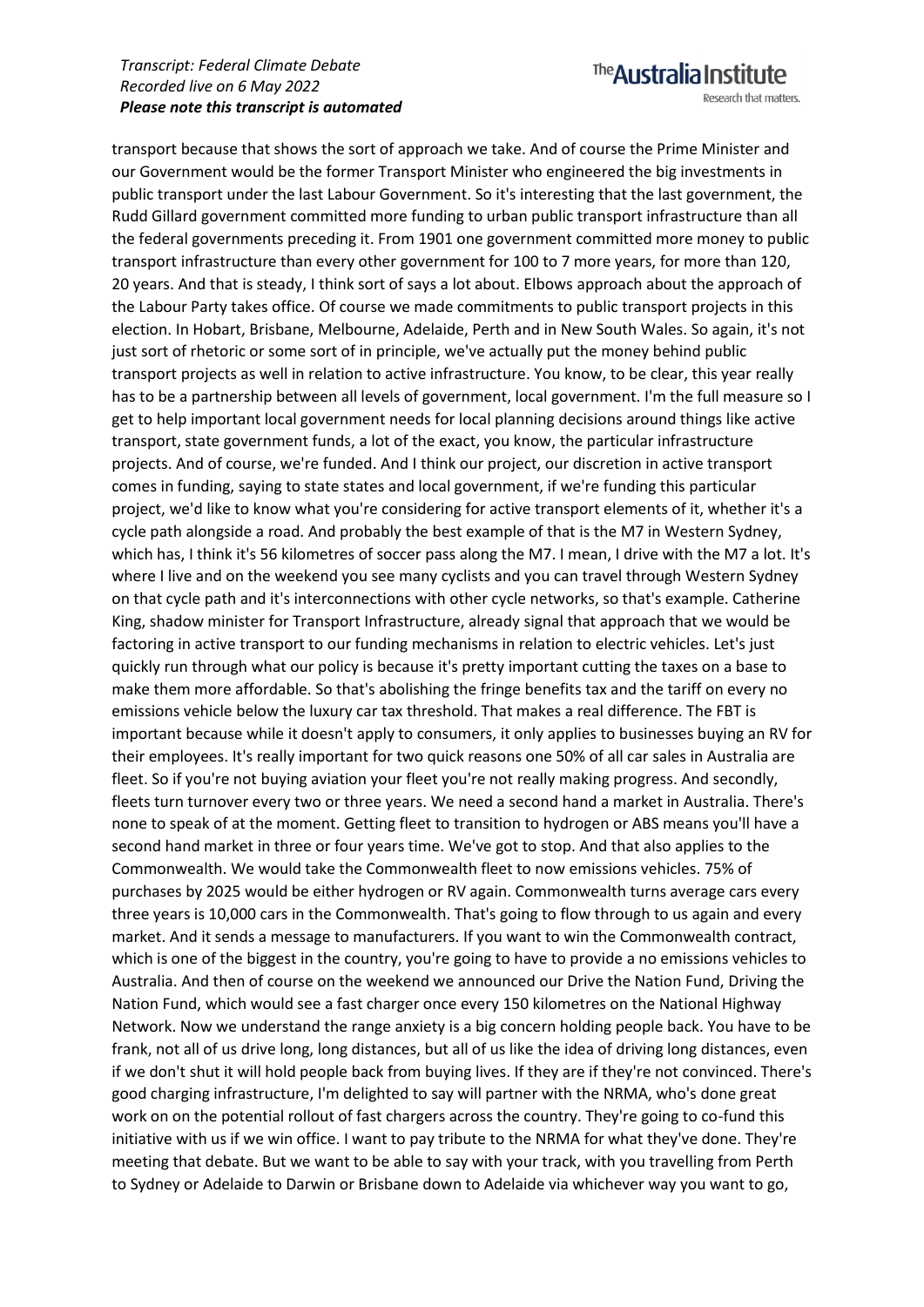there will be a guaranteed fast charger on average once every 150 cars are driving me by myself. I know how you do. You do have to. As much as I love my highway and I really do, you do have to plan your trip and think about your charging. If you just know that infrastructure's there, I drive mine between Sydney and Canberra a lot. For example, it can make the journey without charging. But if I'm not fully charged, I need to know that there's a charge added and it just makes such a difference to your planning. Well, I think to vehicle emission standards. I welcome the fact the manufacturers now have a voluntary code. I mean, that's a that's a good step forward. I want to say that working we work with the manufacturers on their code and it's voluntary nature. But my focus has been on bringing the cost in dealing with a range anxiety and getting a second hand market going by driving fleet purchases.

**Ebony Bennett** [00:23:32] Thank you so much. I want to acknowledge we've got a thousand people on the line with us today. Thank you so much. I can see you're putting questions in here for Chris Bowen as well. Thank you so much for joining us. We will come to questions from the audience in a minute, but we've still got a few others here. And Chris Bowen. In the last few years, the Federal Government has given billions of dollars in subsidies, in particular to the gas industry to open up new gas basins. That will make a major. For export. But it's really justified that mainly as increasing gas supply for the domestic market. Do you think that money, if it had gone instead to households, businesses and industries to electrify, it would have been a more effective way of cutting energy bills. And, you know, can the same be said for cutting the fuel excise recently instead of electric transport subsidies?

**Chris Bowen** [00:24:24] So in relation to gas. My position is has been crystal clear and they presented many, many forums and it's not one which everybody loves, but I will always full of as I say it. We've got on one side the Liberal National Party saying there's a gas recovery, gas coverage going to create any coming boom. It's not true. It's been true. It's a lie. There is no substance to that. There is no gas recovery and the Labour Party does not buy into the concept of a gas recovery. And we won't because it's it's just a fraudulent statement. Having said that, there are others who say we need to get gas out of the system a.s.a.p. While I don't regard gas, this as surely as a transition to it is the case that we need peaking and firming while we're transitioning to renewable energy and while we're building a storage. The Imam has found we need to triple our storage, whether it be through batteries or pumped hydro hydrogen. We need to keep reliable energy as we move to 100% renewables by 82% by 2030. And that means we're going to need picking up firming. And when you come to peaking affirming, you really only got three options. Coal fired power, which maybe we'll talk about nuclear, which I don't support. And gas and your gas does have the benefit of being able to switch on and off really quickly as opposed to coal. Once you start a coal fired power station, you can switch it off in relation to the integrity of funding. Will I support a figure like that? We need a federal CEC and federal CEC will be able to examine all decision integrity, whether it be government funding, gas or anything else. And it's just unbelievable. We're still having this debate.

**Ebony Bennett** [00:25:54] Yeah. I want to stick with coal fired power stations there that you mentioned. The Australia Institute's annual Climate of the Nation survey shows around eight in ten Australians support a phase out of coal fired power stations. We've seen that Hazelwood closing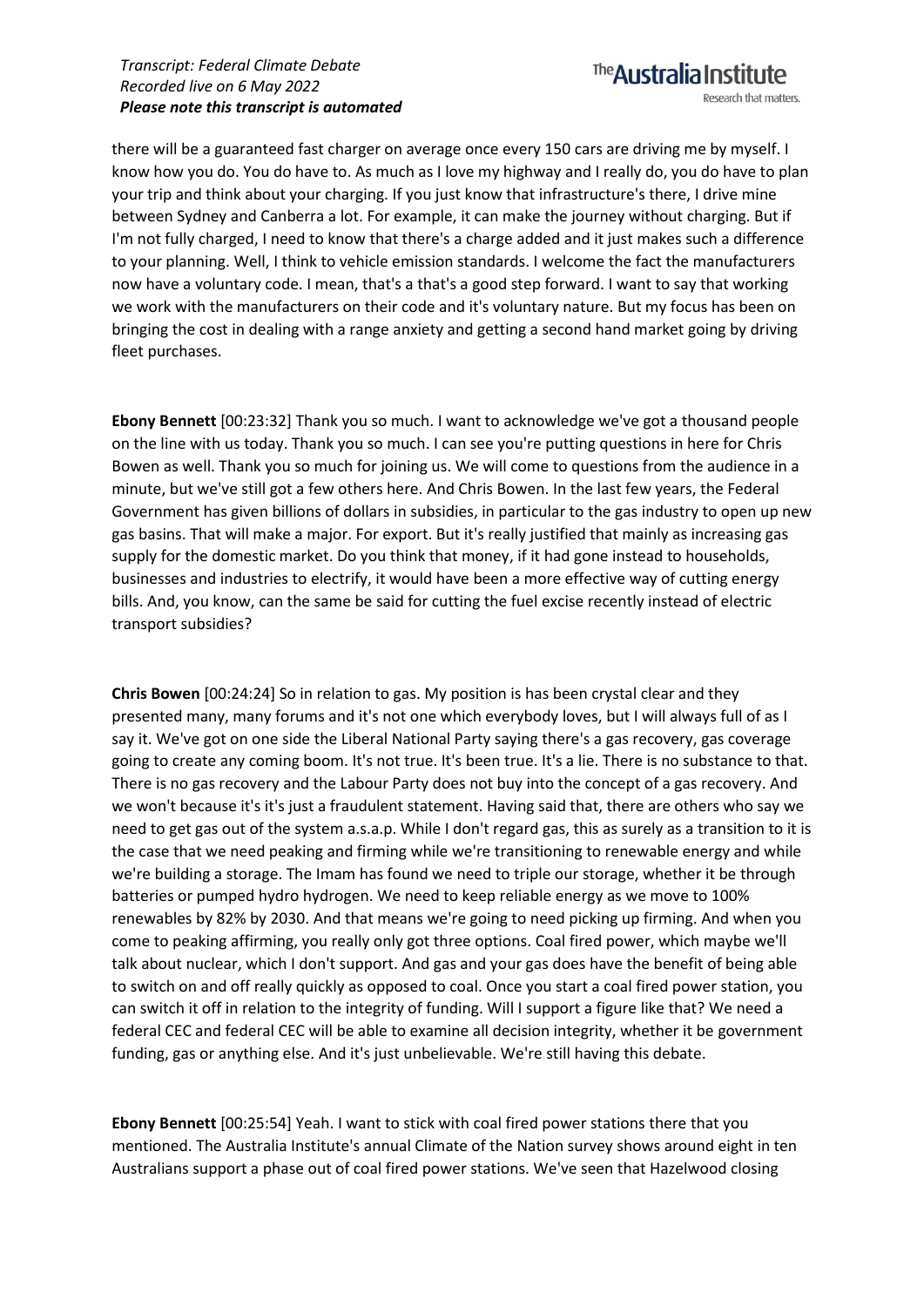Research that matters.

The **Australia Institute** 

suddenly caused big problems. Clearly there is a role there for government in managing the retirement of Australia's ageing coal fired power fleet. And we know recently that the Australian energy market operator said that regular breakdowns at gas and coal fired power stations, coupled with the high cost of gas and coal at the moment is really pushing up electricity, wholesale electricity prices. What is Labour's plan to manage the phase out of our expensive now an ageing coal fired power stations you know as as that fleet ages and needs to retire.

**Chris Bowen** [00:26:44] Yeah. So you're right. Coal fired power stations will close regardless of who's in office. I'm prepared to acknowledge that government isn't. There have been many closures under the current government, but they're not being managed, as you suggested, and they will continue. They need to be managed. And there will be no new coal fired power certainly coming on. The government pretends that they'll build a new coal fired power station at Collinsville. I've got to I've got to say. I do not believe that is that is a promise which they will keep it that there won't be new coal fired power in Australia. And I'm prepared to say so as those ageing coal fired power stations are closed. We need to manage that change, as you suggest. And there's really two elements to managing the change, the energy supply across the country that's important. More renewables and more storage. We've got a massive task when it comes to storage. Nobody is more passionate about building storage than me because, you know, when the our opponents say, well, the wind doesn't always blow or the sun doesn't always shine. That's about essentially sensible saying the rain doesn't always fall. What we store water so we can drink it while the rain not falling with the store you will energy when when wind isn't blowing, the sun is shining. It's a massive task that we are nowhere near what we need to do to build that storage site. We've got to manage the energy part of coal fired power closing down, and then we've got to manage the community part and that is jobs. And I think we do that by creating new jobs in renewable energy. That's one of the keys. And manufacturing and manufacturing of renewables to bring all three together. That's why when we model why, I'm pleased that when we modelled our policies energy impact, their impact through power prices, through direct investments, etc., our policies create 640,000 jobs across the country and five out of six of those are in the regions. Now, the regions that will mainly benefit from our policies are also coal regions because that's where they create energy. They're good at it. So as we invest more and we get the framework for investment in renewable energy, that's going to happen in those same communities that are changing because coal fired power stations are closing. A great example of that is offshore wind. A great example. I'll just finish on this. What great example is offshore wind, which we pushed to make legal. You don't get many winds in opposition. I'll take that one. We push to make it legal and it's now legal. Offshore wind is great. Push creates a lot of energy, creates a lot of jobs. It also is directly linked to coal, to coal regions because that's where the greatest, strongest need to feed in those massive turbines into the grid. So they'll do that in communities in which they used to be or transitioning out coal fired power stations, creating jobs because those big turbines need maintenance and they need ships to take workers out. So that's a great example with the right policies, jobs you can create in areas which are going through economic change as a result of coal fired power stations.

**Ebony Bennett** [00:29:33] I've got a question that kind of follows on from that, from Miki Perkins, the environment reporter at the Age, who asks, So then will you create a national energy plan to oversee that transition? How how are you really going to manage that at the federal level?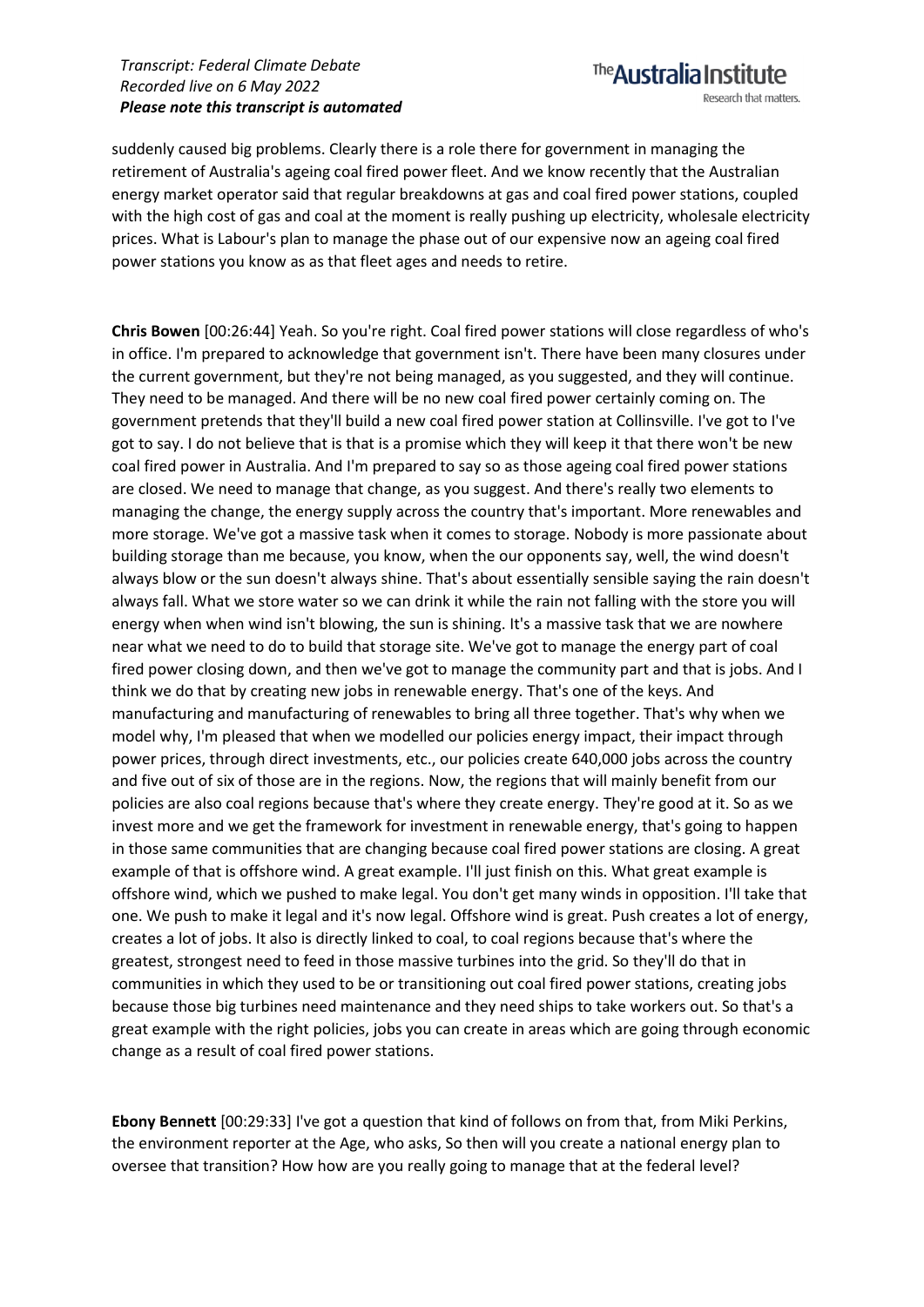**Chris Bowen** [00:29:47] Well, National Energy Partnership, Parent Australia Policy, I mean, it's the most comprehensive energy policy that's been released by an opposition and it is really all about that. It's about managing this change, about getting more renewables, 82% renewables in the system by 2030, 82% of our electricity being renewables and creating jobs covering 4005 out of six of them in the regions. Yet of course we need to work with particular communities on their on their changes and we know will be a ground up process where we work with communities about what's going on with particular changes. But really it's about creating those new jobs, that renewable energy creation and getting the jobs going through cheaper power prices, whether it be renewable energy manufacturing itself. I find it extraordinary that we put we've put as a nation 60 million solar panels on our roofs in the last ten years. I'm sure everybody from almost everybody in this in this webinar has got solar panels on the roof. We've all done that in the last ten years at 60 million solar panels, 1% of be made in Australia. 1 billion. You've really got to try hard to get Australians. My panel, I can tell you I've done it and if you've got to go and procure them and it's not always easy, so we could change that by making more of them in Australia.

The **Australia** Institute

Research that matters.

**Ebony Bennett** [00:31:03] Chris, I've got a question here from Jacob Graber at the AFA. He says, Mr. Bowen, how should voters think about cost of living, which Labour is blaming on the Government more broadly, given the prospect and risk that the cost of the transition leads to upward pressure on prices before they come down? Who should bear these costs and how do you plan to spread any pain?

**Chris Bowen** [00:31:30] No. Well, I mean, the good news is, as you know, that renewable energy is the cheapest form of energy, followed by the gas thing called a nickel nuclear in that order. Renewables lose that gas. So we get more use in the system. We reducing power prices. That's just a statement of fact. And so we are managing this change, but we're managing it in a change which is not bringing in more expensive energy, bringing in cheaper energy. And that includes, by the way, despite the myth peddled by some that includes the cost of storage and transmission, even including the cost of storage and transmission. Renewable energy is still the cheapest. And we do we need big investments in in transmission and storage. But even factoring those investments in renewables is the cheapest. So that actually puts downward pressure on prices, as is evidence to gain in modelling. So of course these big cost of living pressures in Australia, but one of the things we can do is get this change well underway with a proper framework which encourages private sector investment in renewables, the cheapest form of energy.

**Ebony Bennett** [00:32:31] Richie, I might just ask you there. I know Germany's taken an approach that we were talking about earlier to managing the phase out of coal. What are other countries doing and how they are approaching it?

**Richie Merzian** [00:32:43] Most of them are basically at least using European examples, being forward leaning in, actually mapping out the retirement of their fleets. Germany in particular I think has been best practise where they brought together the unions, the owners of the coal fired power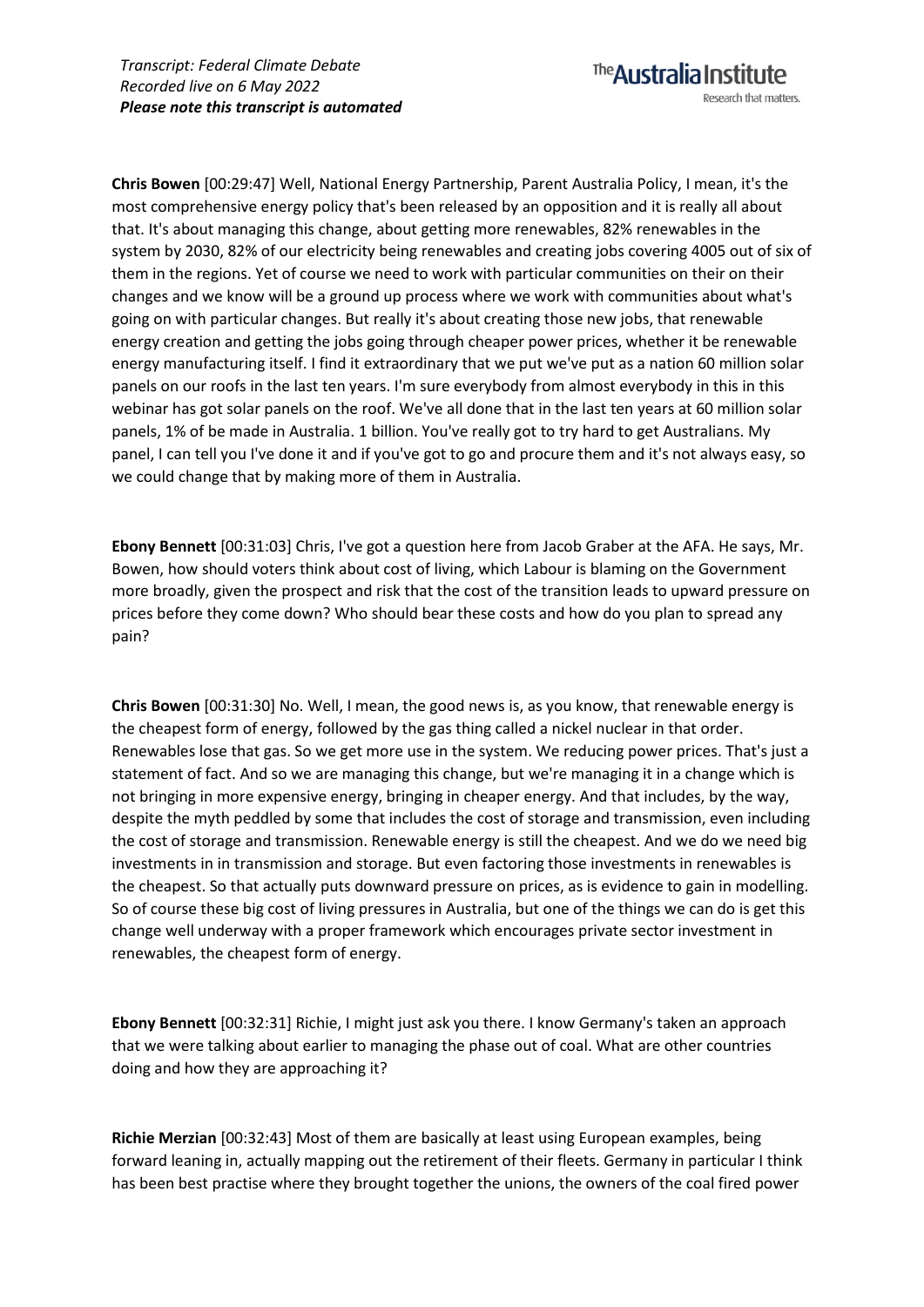stations, the state governments, even NGOs. And together they mapped out what the retirement plan would look like for every single coal power station in the country. And I guess the big question is whether Australia can do the same thing right now. What's happening is we don't have a national plan, so deals are stitched up between state governments and the owners of these coal fired power stations. And that's happening on a state by state level, despite us having a national electricity market. So I guess what the question is, is do we lean into that and actually say, no, we need an active plan here because they're going to retire faster than their nameplate retirement date.

**Ebony Bennett** [00:33:39] I've got another question here, Chris, from Marian Rae at AP. She asks, Would a Labour administration keep issuing accused as well as the safeguard mechanism credits that I've mentioned? In other words, a two tiered carbon market.

**Chris Bowen** [00:33:56] Yeah, I'll answer that. But I just want to quickly also answer Richie's point and agree with it. In effect, Richie is right about what's happening. States are doing the hard yards because they're the only ones interested in this change at the moment. I want that. I want to have continued engagement from the states and with the states, but I want that as part of our national framework. It was extraordinary that recently we had the announcement of a large coal fired power station and and Matt Kane was all over it as the site minister. And Angus Taylor found out about the night before, it wasn't even in the room where it happened, wasn't engaged because the federal government is regarded by all the serious players as irrelevant because they made themselves irrelevant. I want to bring the Federal Government back to the centre of that change because it is a key part of our responsibilities working in partnership with the states. And one of the first things I would do if we came first on May 21st is convene a meeting of my state and territory colleagues to help get that that process back on track. That would be very high on my to do list should I be sworn in in relation to act. Use of safeguard mechanism credits is the fundamental answer. We would have the system continue and we would have credits and part of that policy is to introduce below the baseline credits for safeguard facilities. That's also been government policy. They just haven't got around to doing it. We would get around to doing it because I do think it's an important part of the architecture. I will say in relation to credit, so integrity is important. I find the recent reports of integrity problems with case concerning stroke troubling. I know the Australia Institute has been playing an important role in progressing that. I'm not here, to be honest, to determine to arbitrate whether those concerns are made out invalid. But I'm concerned about and I want a process in relation to accused which is beyond reproach and which has public confidence. And I've announced actually to be fair analysis even before these concerns came to light in recent weeks, which we announced as part of our December 3rd Pairing Australia package, that we would have a comprehensive, short and sharp because we've got to get on with it. But I want it to be independent and comprehensive review of the methods and the accused scheme to ensure that it is producing real abatement. I'm not interested in carbon credits which pay people not to clear land which was never going to be cleared. That's just not on. Now again, I stress I'm not here to declare or arbitrate. I'm not going to do the review that the concerns, I might add, or just changes necessary or that charge is necessary. But we will have that review done independently so that I can have confidence as the Minister in the scheme.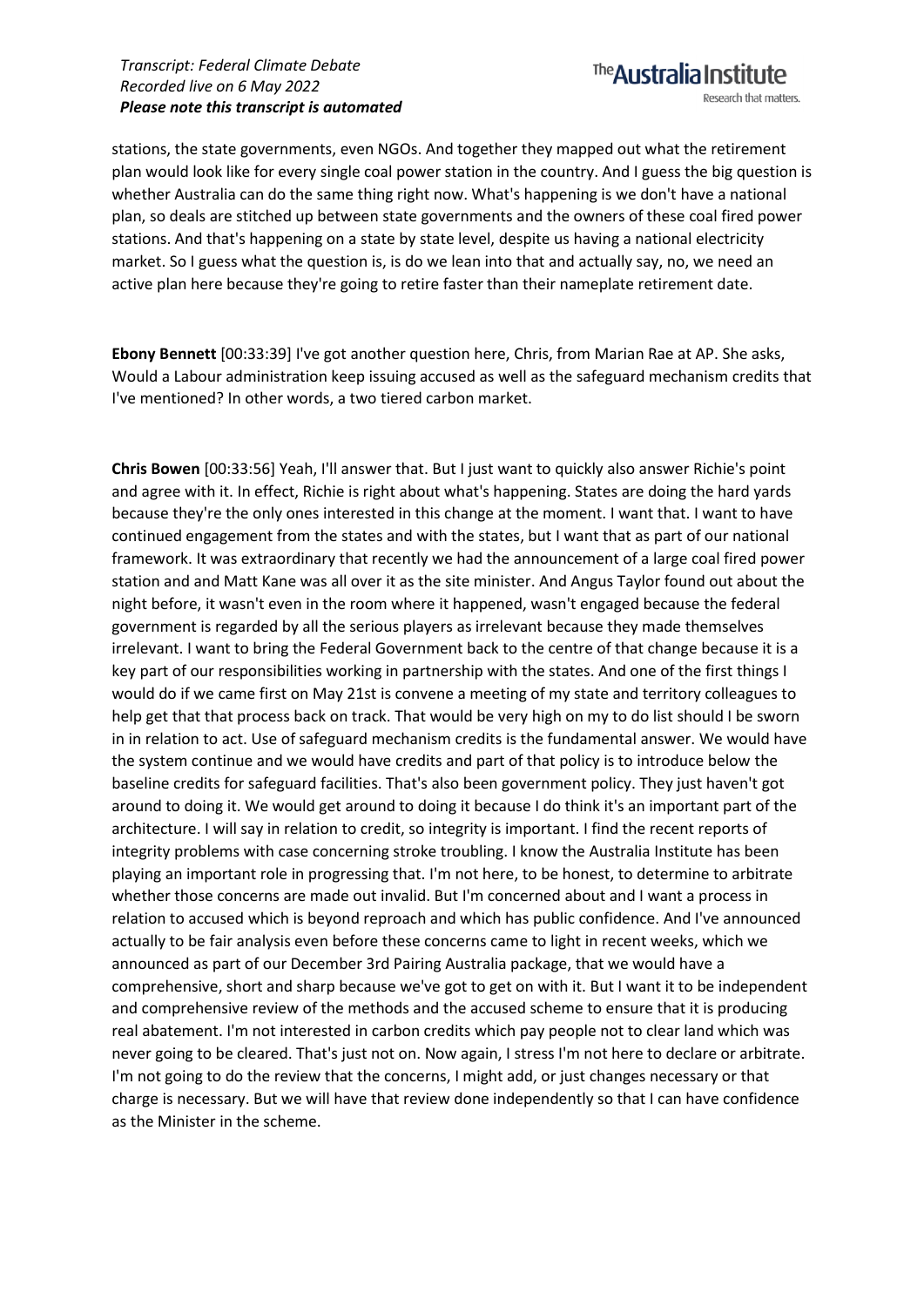The **Australia Institute** Research that matters.

**Ebony Bennett** [00:36:45] I'm going to take a question from the audience now and then. I've still got a couple of other journalists questions to follow up, but I've got a lot of people here in the questions asking about fossil fuel subsidies Chris Bowen, Rodger Tonkin and Tom Broadhurst. He'll have both asked will Labour commit to redirecting the billions of dollars in subsidies going to fossil fuels to renewable solutions with a future? And another question Will Labour withdraw subsidies for fossil fuels? Surely that's the first step in any transition?

**Chris Bowen** [00:37:17] I think the first step is to get the policy framework right and that's where Australia Government does make some changes. For example, requiring the emissions reduction, the biggest emitters directly in consultation with them on what's doable, etc.. But that's the policy approach I take in. To be clear, in relation to fossil fuel subsidies, I think there's definitional issues. Some people have very broad definitions of fossil fuel subsidies. Some of us would agree on what many of them are, but they are areas where investments in transport, etc., which some people regard as fossil fuel subsidies, which I think is more contested and more debateable. But the policy framework that I take this election and will implement is the one encompassed in the Powering Australia document the most comprehensive energy and climate change policy the Opposition has released a long time, backed up by all that modelling and it has that impact getting 82% renewables and 43% emissions reduction.

**Ebony Bennett** [00:38:14] I've got another question here from Linda Ward who asks why Labour is supporting the LNP Government on opening 114 new coal and gas projects when we're already experiencing the impacts of climate. Could you just talk a little bit about that pipeline of fossil fuel projects?

**Chris Bowen** [00:38:33] Well, I appreciate the question. It is and I'm not trying to be disrespectful that that is a Greens party talking point, that particular point. But I'm more than happy to deal with it. I believe the market determines demand for Australian exports to Australian resources. I believe the market is changing 80% of our trading partners committed to net zero. But what I'm going to do and what the Labour Government will do is see the environmental process work through. Actually environmental approvals are an important matter of law and actually when a government or alternative government says we don't care what environmental approvals fund, we're not going to allow that project under environmental approvals, you undermine that environmental group process. You actually bring it into question and leave it open to legal challenge. So you've got to pressure pretty carefully here and not scoring own goal by undermining the environmental approval process. That's the approach we take. If a project gets through environmental approval processes and it stacks up financially from the proponent, will then that project can proceed. But it's got to go through those processes. So it's not quite right. My friends in the Greens party shy about, you know, Labour and Liberal support for particular projects like this. I only speak for myself. The Liberal Party can speak for itself in forms it chooses to participate. But we believe in the environmental process proceeding.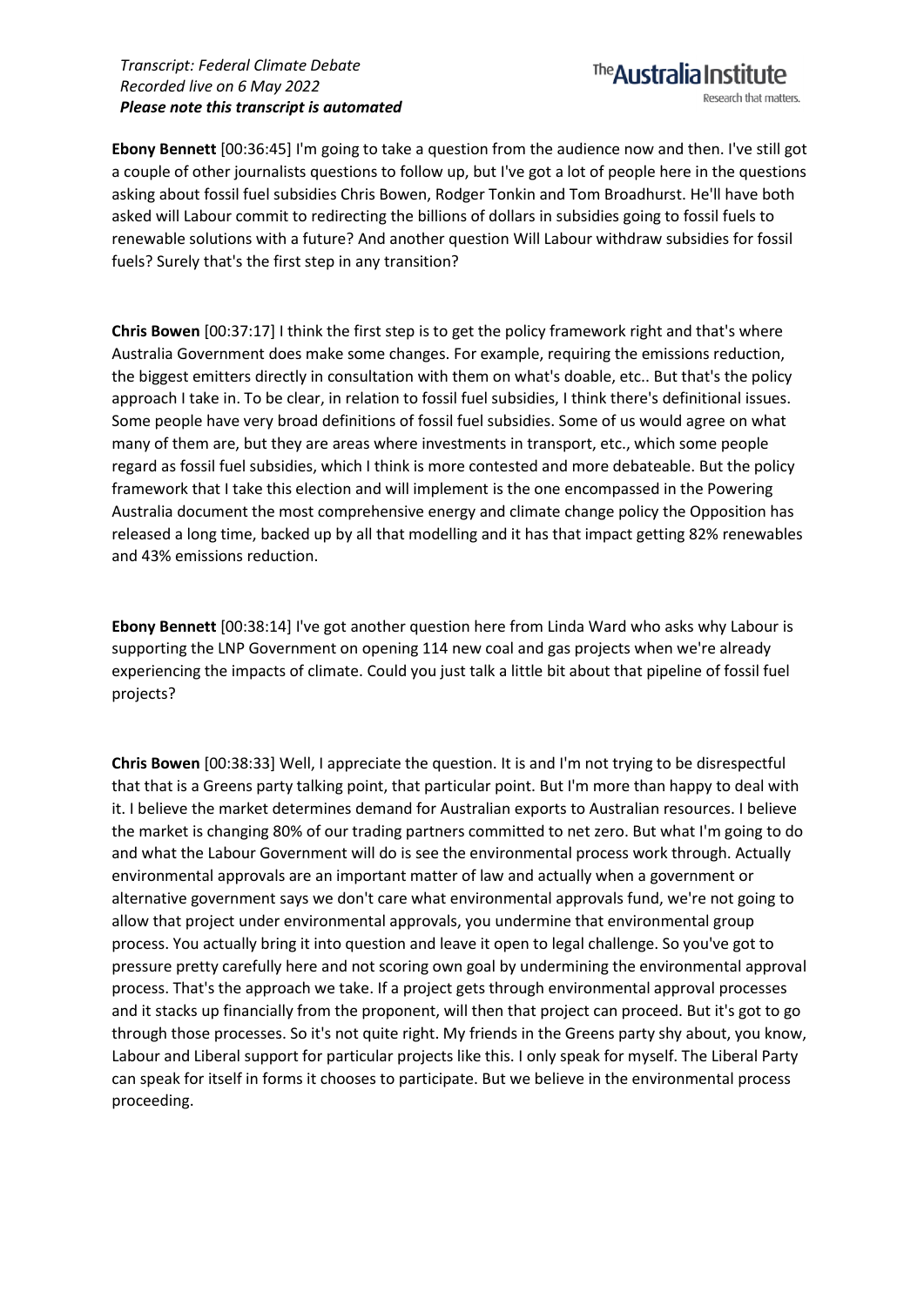# The **Australia** Institute Research that matters.

**Ebony Bennett** [00:39:50] And I will just say that a couple of people asking why we didn't invite the Greens to participate in this debate. This was designed to be a federal climate ministers debate. However, for people interested in the Greens policies, we are in talks with Adam Bandt's office for a webinar with the Greens leader in the coming weeks before the election. I've got a question here from Adam Morton at The Guardian. He asks Chris Bowen Concerns have been raised by Professor Andrew Macintosh and others about the role of the clean energy regulator in the administration of carbon credits and the Emissions Reduction Fund. Will the role of the regulator be included in the review that you have promised?

**Chris Bowen** [00:40:31] Well, the review will look at the integrity of the system and what the what the reviewer views. We don't have any appointments yet, but what they regard as relevant to the integrity of the system. Now, I must say that the make up of the clean energy regulator, both the what is the clean energy regulator has a number of elements to a full time government employees and then there's part time appointments. But I would I would look at those on their merits and coming to office. The Clean Energy regulator himself, David Parker, is a respected bureaucrat and has my respect in relation to other appointments and other processes. I would wait a little bit ahead of myself. I would wait to come into office before reaching a determination on that.

**Ebony Bennett** [00:41:15] Okay. A question here from Michael Masinga from Renew Economy. Is Labour open to strengthening its medium term targets? And if not, how will Labour respond to pressure from the Greens and independents who are calling for stronger targets? Matt, stick with that.

**Chris Bowen** [00:41:33] Well, the targets will implement other targets. We're talking to the people and that's 43% and that's what we would implement as a Labour government. I've said that it would be ideal to legislate those targets, that target in particular. That would be ideal. But if there's not support in the Parliament and particularly in the Senate. Then we will proceed and implement that target. It doesn't actually need legislation. We can notify the conference of the Parties that Australia is the target and we would do so. So that is, I think it's important to be fair. I understand people's views. You've got the Liberals and Nationals saying they're 26, 28, 43 others are higher. I do make the point that 43 isn't just our target, it's the model result of our policies. With respect, the Greens can't say that I can't I can't put out an explanation or a modelled view of how they would achieve their target. We can, but it's important in this in closing down the climate wars and ending this toxic politics that governments do what they say they're going to do. We will we will implement that 43% target, ideally with legislation, but if not with legislation, we would get on with the job and if it doesn't, if it's not going to be legislated, then I respect the views of others, but that would be what we would just get on and do.

**Ebony Bennett** [00:42:45] I've got a question from the audience, John Engler, that says The United Nations secretary general and the latest IPCC climate report identified reducing methane emissions as incredibly important coming from agriculture and the mining of coal and gas and waste landfill. Will labour what will labour do in boosting accurate measurements of methane emissions, and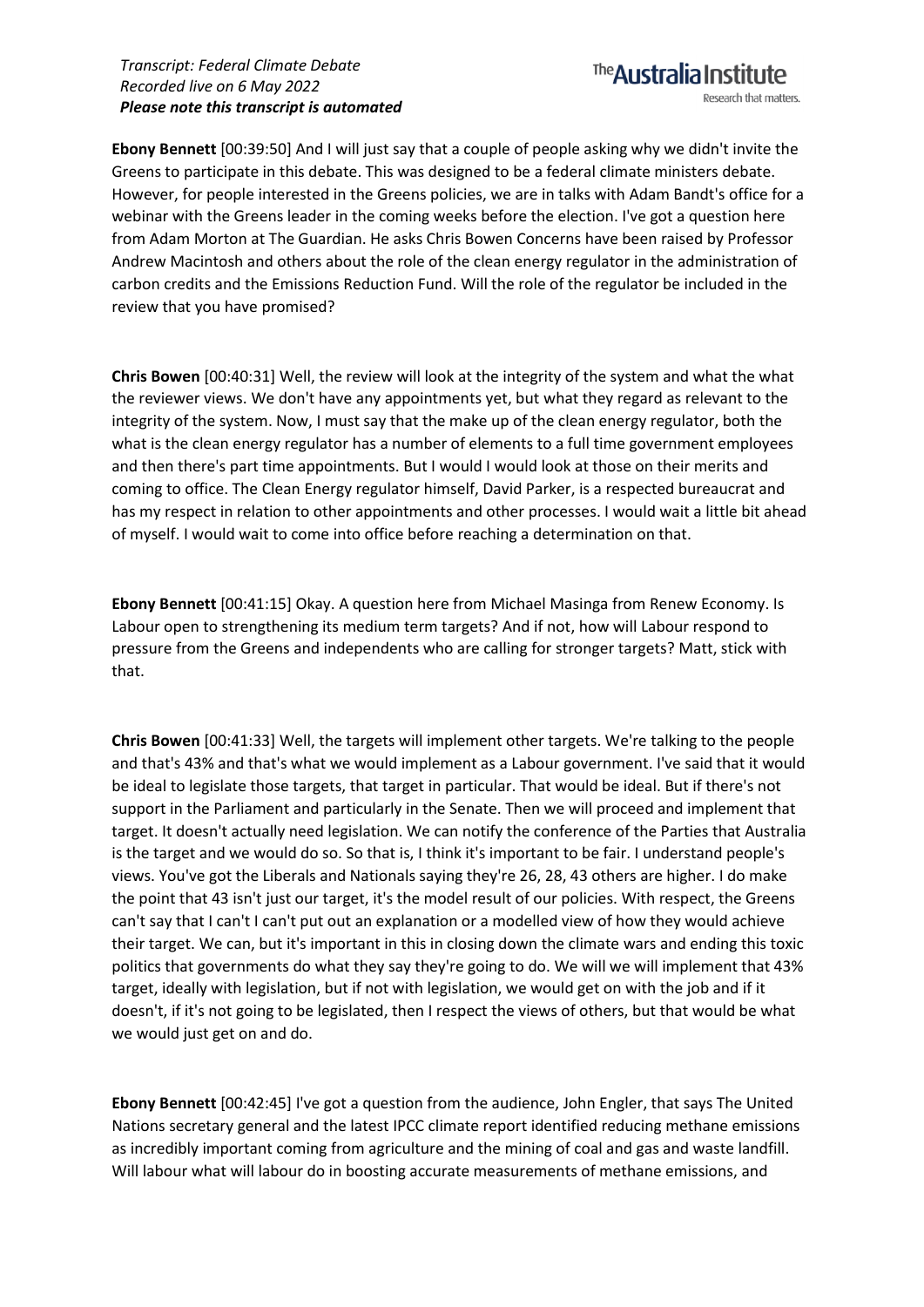would you push for Australia to sign on to the global methane pledge of reducing methane emissions by 30% by 2030?

**Chris Bowen** [00:43:17] Look, I'm not going to sign on to a pledge, which I don't know how it would be implemented in Australia without getting further advice. So it's very important frankly is the alternative government that anything we say we do, we know how we would achieve it. Yes, it's important to reduce methane. Absolutely. No question, particularly in Australia's context with as the listener said, as the participants said, both our resources sector now agriculture sector. So there's plenty to do in relation to methane, but I'm not going to sign up to a pledge. We weren't consulted about the pledges. The Opposition, although I would I expect that we would be by those who presented it because it's not appropriate to engage in opposition before government. Then I look forward to talking to my international counterparts about their methane reduction programmes and how Australia might participate in that. But that's not that's not a commitment I'm in a position to make without having all the evidence and advice about what is doable in the Australian context. But I know making progress is true. I know we can reduce agricultural methane emissions by great Australian science. I mean the asparagus, the seaweed is ammonia miracle reducing methane from cattle. You almost 100% very big figures that you get methane reduction. But I also, to be fair recognise it's a challenge because we are broadacre farming country. We spread out cattle out over many hundreds of thousands of acres in Australia. We don't have feedlot farming like they do in some other countries, so putting the asparagus into the feed is a lot harder in Australia. So that's not to say we shouldn't do it, we shouldn't try, we shouldn't have government engagement. But you know, it is to say that it's not just as you're saying we're going to just reduce agricultural emissions by 80% or some figure without having very thorough scientific advice about what's achievable when when it comes to that.

**Ebony Bennett** [00:45:04] I've got a couple of questions in here that I clocked that were on carbon capture and storage. I'm sorry. There's so many questions coming in. I'm finding it hard to keep hold of them. Chris Bowen, we know a lot.

**Chris Bowen** [00:45:16] Welcome to my world.

**Ebony Bennett** [00:45:17] And many have been invested in carbon capture and storage in Australia without too much to show for it. What role does Labour a Labour government see carbon capture and storage playing in the future here? Given, you know, we've already wasted billions with virtually nothing to show for it?

**Chris Bowen** [00:45:33] Well, again, my approach to carbon capture storage is very much based on scientific evidence and research and results. And again, this gets very odd, illogical government things. Carbon capture storage is the answer to all the problems. You don't really. You do. I don't know if Angus was here, he could say it. But the view is, by and large, carbon capture storage is extremely important going forward. There are other to say carbon capture. Storage has their work.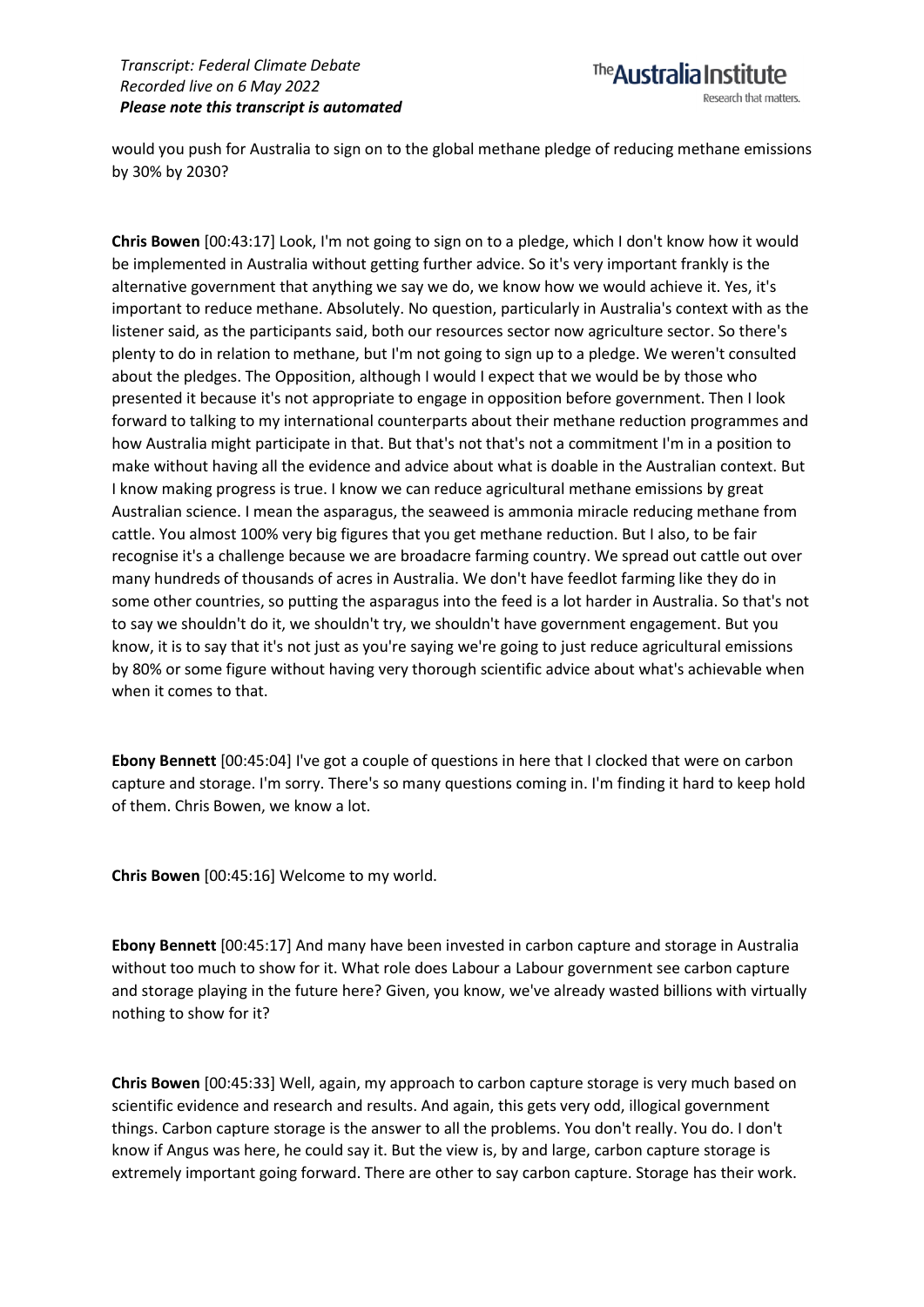We'll never work out where I have an evidence based approach and we don't have the luxury of ideology. If something works, it should be embraced. It doesn't work. We must reject it and move on. Carbon capture storage hasn't work in coal. You might be won't working coal. No evidence it will ever work with anything to do with coal. And we shouldn't pretend it ever would. It's been tried, not put no problem in trying the right thing to do to try it. But it just hasn't stacked up. It doesn't work if this. Well, I don't mind companies giving it a go, but it's got to be evidentiary based and we've got to see real emissions reduction, our future emissions in. That's what I want. I don't I'm not ideological about how we achieve that. I note. That the IPCC has found, for example, going forward, that we're going to need negative emissions, we're going to direct the capture of carbon. That's the IPCC. That's that's next level serious. That's taking us to the next level. That's what the IPCC said. So I just don't think we had the luxury of tribal sort of says this is great. Is terrible. I take the more evidence pragmatic approach. It's not going to work in many, many cases. If it can be shown to work in a way that not just the company says, but is independently verified by chief scientist and others, and then I'm up to that discussion. I'm not here to say that this is the answer, nor that it's necessarily never going to work in any circumstance. We know where has it worked? Let's just see how it goes in the future.

**Ebony Bennett** [00:47:34] Richie, I might just asked you there. I know the Australia Institute has done a lot of research into carbon capture and storage. Is there anything you'd like to add to that?

**Richie Merzian** [00:47:43] And if it's evidence based and the evidence will show CCS has been a colossal failure of a \$4 billion committed by state and federal governments in Australia over two decades, not a single fully operational CCS site to show for it. The only one that can be pointed to is Chevron's Gorgon sign that's still not fully operational and because it failed, it released more emissions than an entire year's worth of domestic aviation in a normal year. That that's sort of what CCS is showing. The worst part is that most CCS projects around the world are used for enhanced oil recovery. That means you push the CO2 down, you get more oil, and when you burn that oil, you end up with more emissions. So really, if the goal is less emissions, as Chris said, then it's hard to see how CCS will benefit. The only question then is does CAS deserve more public support? Because it's certainly failed upwards in attracting lots of lots of dollars from the taxpayer, both state and federal. So really, would TCS deserve more public funding? Would be the question.

**Ebony Bennett** [00:48:41] Thank you so much. I can tell if you're interested in carbon capture and storage or on the Australia Institute's research around the integrity questions around carbon credits, market and offsets, and around the regulator that Chris referred to earlier. Please head on over to our website, Australia Institute dot org. Are you where public policy think tank. All our research is freely available to the public and you can read it there. I'm Chris Bowen. I can see a lot of people, including John McBain, in the questions asking not just around mitigation but adaptation. I referred in my introduction obviously to the fact that Australia's been experiencing floods, bushfires, the Black Summer bushfires. We're really dealing with the impacts of climate change here and now in a lot of communities around Australia. What is Labour going to be doing and how might you work with state and local governments to really help communities adapt as we deal with those impacts that are already here with us?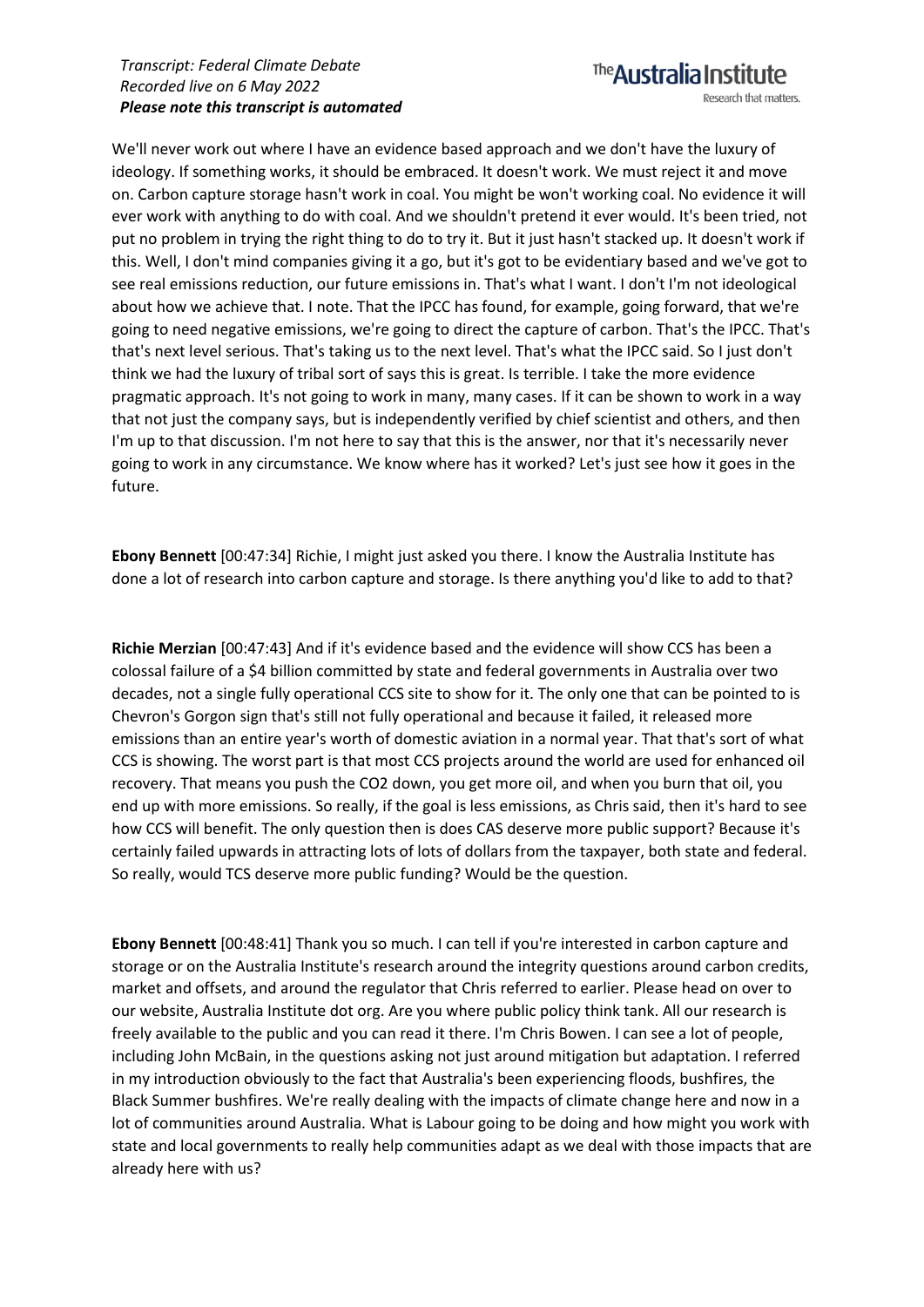**Chris Bowen** [00:49:38] Yeah, it's a great question, an important issue because we just as much as it pains me to say we have to acknowledge that we are going to need adaptation because the world has lifted to light. There has been warming, there will continue to be warming. We need to hold it as low as possible going forward, which are already having impacts. And we see that every day in Australia, we know the impacts it's going to have, has had, is having and will have in the future. We'll have to be honest about that. I guess I'd point to a few things. Firstly, there's the emergency relief fund, which the government has. They haven't spent any meaningful money out of it. We would spend \$200 million a year on adaptation, on things like cyclone shelters and flood levies and bushfire prevention management. We are just going to need to do that and we need to acknowledge that we need to work with communities as we do. So what I would point to more broadly though is the need to deal with the climate change impacts on Australia's health across the board, not just in communities impacted by natural disasters, but all of us. And this is this is real and urgent. Now we're adding one day of heat wave to Australia every five years. I don't mean to be melodramatic, but people will die as a result of that, particularly our elderly people. I represent an area where, you know, there's not that much tree cover. Many families don't have air conditioning. When you add a day every five years to heatwaves, you're really impacting on people who are struggling to cope. We've got to see the impacts of that on coronary results, on coronary events, people having more heart attacks as a part of a longer, we're going to see the impact of vector borne diseases, mosquito borne illnesses all across the board. We're going to see that. So we need to have a national health policy priority area of the climate change impacts on health. We've announced that that's important. That's the Commonwealth and the states identifying an area important in health and really prioritising at this. There's a number of them at the moment. The really important is diabetes management and a number of important areas. I. See a reason why the climate change impacts. It wouldn't be one of those areas and we would do that.

**Ebony Bennett** [00:51:50] Thank you. I've got a couple more questions here. One is from Glen Ryan, who asks, Will Labour implement any specific policy to set targets and reduce emissions from sectors other than electricity?

**Chris Bowen** [00:52:06] Well, our policies are economy, our emissions reduction is economy. That's what our modelling looks at. It's not just electricity, 43%, obviously 82% renewables are just like 2G, but 43% is across the board as a result of all our policies, including our electric vehicle and transport policies. I've talked about safeguard mechanism, which is in the industry sector by and large, and resources. So the answer to that is yes. The participant might not have been clear on all our policies. It's not just electricity, 43% across the board.

**Ebony Bennett** [00:52:39] I've got a couple of people asking about the ambition of Labour's target here. Warren Dell says the Labour Party's 2030 aim is 43%. Why not 47 to 50%? Can you just talk to us a little bit about how you arrived in that target?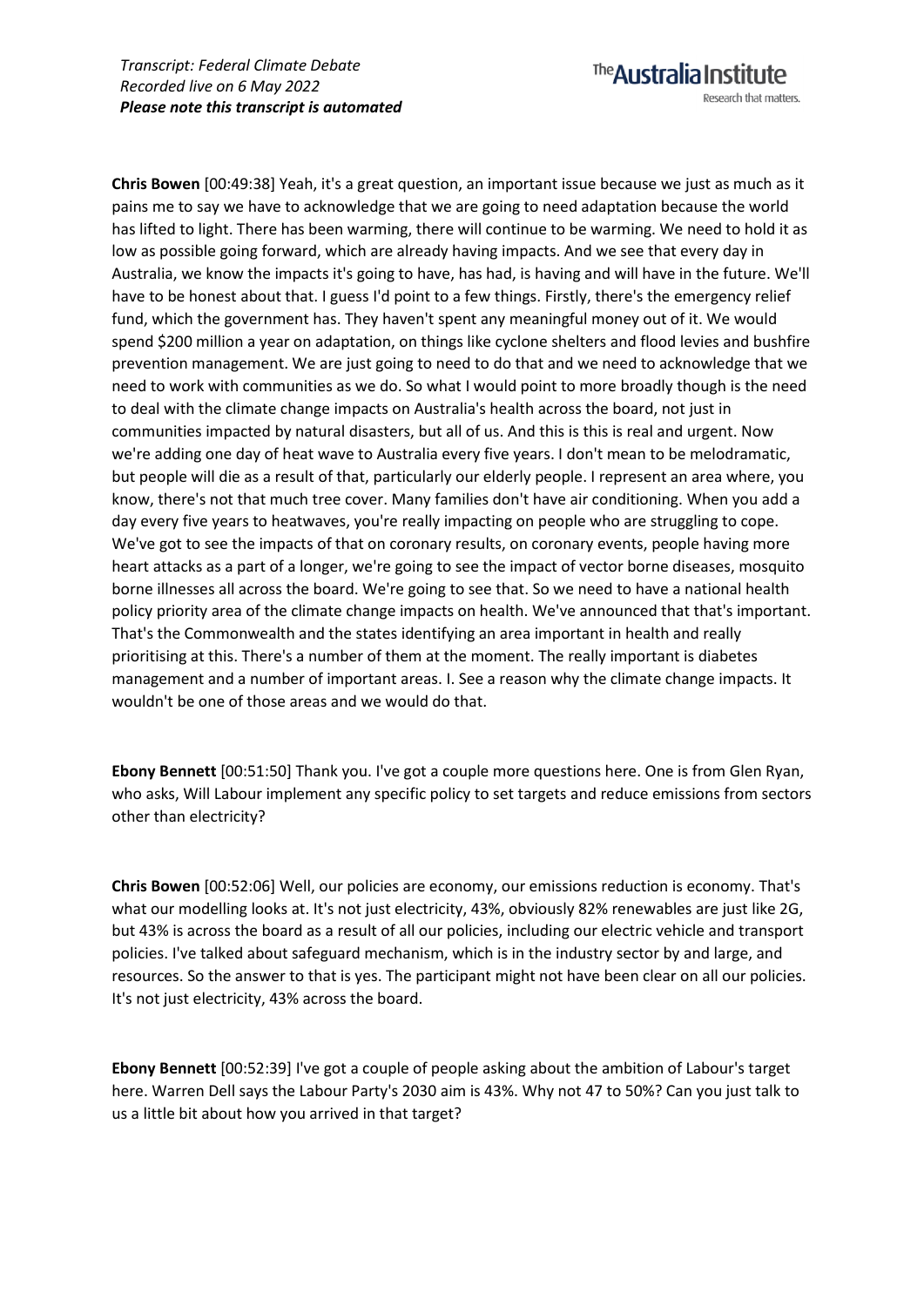## The **Australia Institute** Research that matters.

**Chris Bowen** [00:52:54] Sure. As I said, it's not. The target is the result of our policies. So I didn't say to the modellers I want 43%, then tell me what policies achieve it. I said the modellers is the policy if we're going to announce safeguards because everybody knows all of them. They didn't put it through their model and say this gives you 43% as you know. It's also the case that 43% is what's necessary for net zero by 2030. If you're not at 43%, you've got no chance of getting to net zero. It brings us back to the pact in the world with Canada and South Korea, for example. So it brings us back to the international pact. But I just want to make this point too, because I know a number of participants will say as as that there's just been just said one time, I've got to be honest with you, we starting in 2022. I wish we were starting in 2015 or 2016 or 2019. I'm sitting out what we could do by 2030. 2030 is. Is coming up on us real quick tonight, two months. This is a big change to get 43% emissions reduction in 92 months. The biggest transformation our economy is through, our modern economy has been through. And we've got 92 months to do it. So, sure, if we won the elections in 2013, 16 or 19, then maybe we could have got the framework in earlier. But when you come second in an election. It means you don't have the capacity to put your policies into place. We've come second and too many elections. I hope to come first on May 21st so that we can get on with the job. But we are starting late in 2022. I'll just say bluntly. There's a cost to nine years of denial and delay. And that cost is not being able to achieve the emissions reductions by 2030 that many people would like to see. Now, we'll put the 43% in, get the policies to achieve it in due course. Of course, we would set the 2035 target in due course, but the 2030 target that we can achieve and is realistic as well as being ambitious is 43.

**Ebony Bennett** [00:55:04] Chris, we've only got a few minutes to go in one minute. What is your pitch for people who care about climate change this election?

**Chris Bowen** [00:55:14] When you if you care about climate change action, the most important thing that can happen is to change the government. That is the most important thing. Understand, many people have many views about many things. But the fact of the matter is, we've had nine years of effective denial. We've had nine years. And still in this election campaign, we've got senior members of the government arguing about the very basics about whether net zero is something they're working towards. Net zero is the bare minimum. It's the absolute absolutely essential starting point. It's not a radical concept. And the government of the day. He's arguing about whether they're even committed to that. So we need to change the government so that we then get the framework in place and we get on with the job. Nothing will change without a change of government on May 21st. Why would we expect that after nine years of climate denial and delay, the next three years are going to be any different? Why would we? Why would we expect that after nine years of using the toxic politics of identity to pitch Australians against each other anything we can? We want to unite Australia. You will never find me or Albo or anybody in a Labour government saying what inner city dwellers care about climate change and regional dwellers pay the cost of action on climate change. It's a lot. We want to bring all Australians with us on this journey, regardless of where they live, regardless of their views about the debate previously. This is a messy challenge for the world. It's frankly a massive economic opportunity for Australia. It's about time we had a government seise that opportunity, took its international responsibilities seriously, created jobs in Australia, created investment in Australia, got the policy right, and got on with the jobs of Cradock, with the job of creating the jobs of the future by giving the country a climate change policy which is sensible.